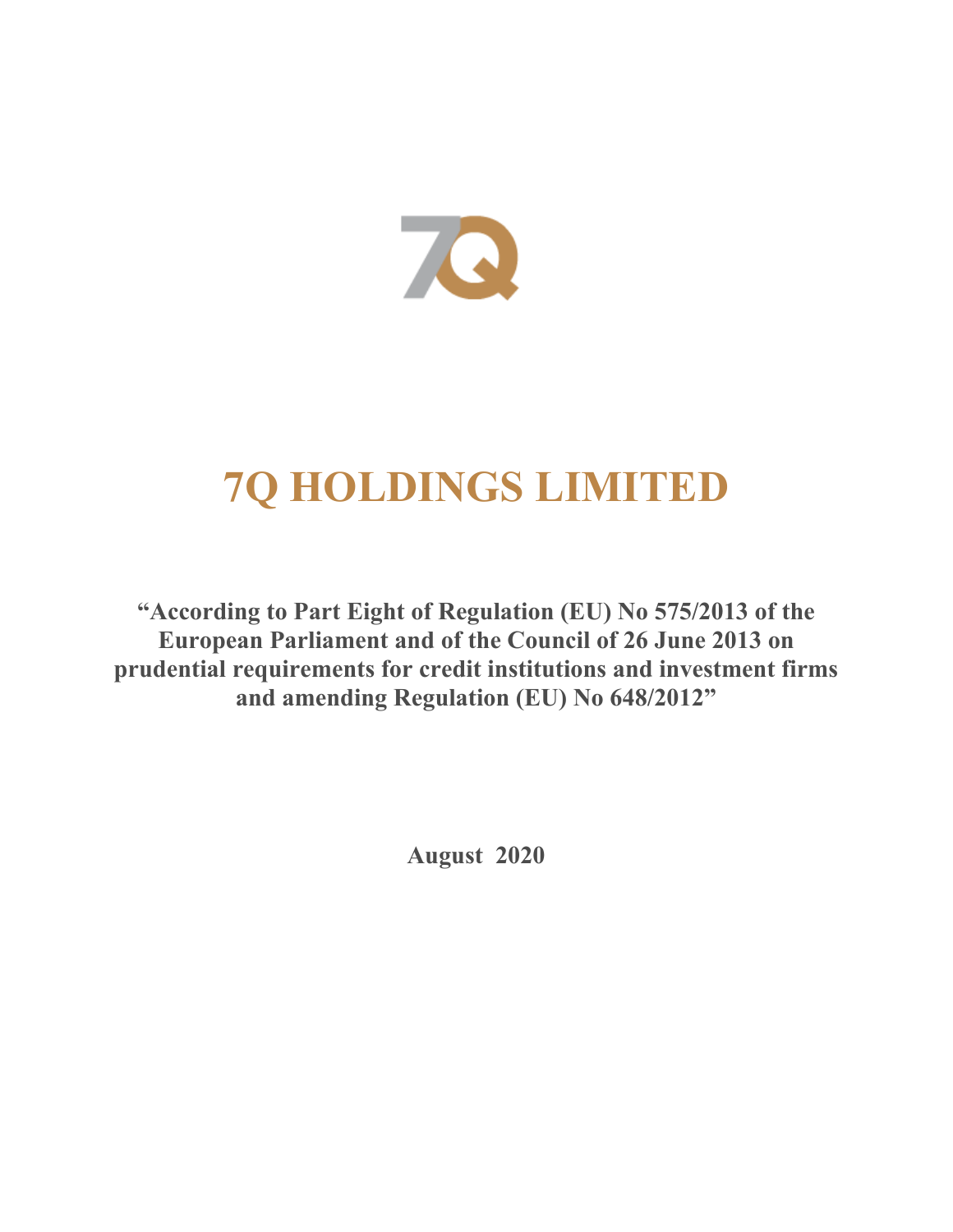

# *DISCLOSURE*

The Disclosure and Market Disciple Report for the year 2019 has been prepared by 7Q Holdings Ltd (the "Company") for the Company and 7Q Asset Management Ltd, 7Q Financial Services Limited, 7Q Invest AIF V.C.I.C. Plc (its "Subsidiaries") (together the "Group") as per the requirements of Regulation (EU) No. 575/2013 issued by the European Commission and the Directive DI144-2014-14 issued by the Cyprus Securities and Exchange Commission. 7Q Holdings Ltd states that any information that was not included in this report was either not applicable on the Group's business and activities or such information is considered as proprietary to the Group and sharing this information with the public and/or competitors would undermine its competitive position.

The Board of Directors of each member Company of the Group is ultimately responsible for the risk management framework of the member Company. The Risk Management Framework is the sum of systems, policies, processes and people within the Group that identify, assess, mitigate and monitor all sources of risk that could have a material impact on the Group's operations. The Board of Directors of each member Company of the Group where applicable approves in full the adequacy of Risk Management arrangements of the institution providing assurance that the risk management systems in place are adequate with regards to the institutions' profile and strategy.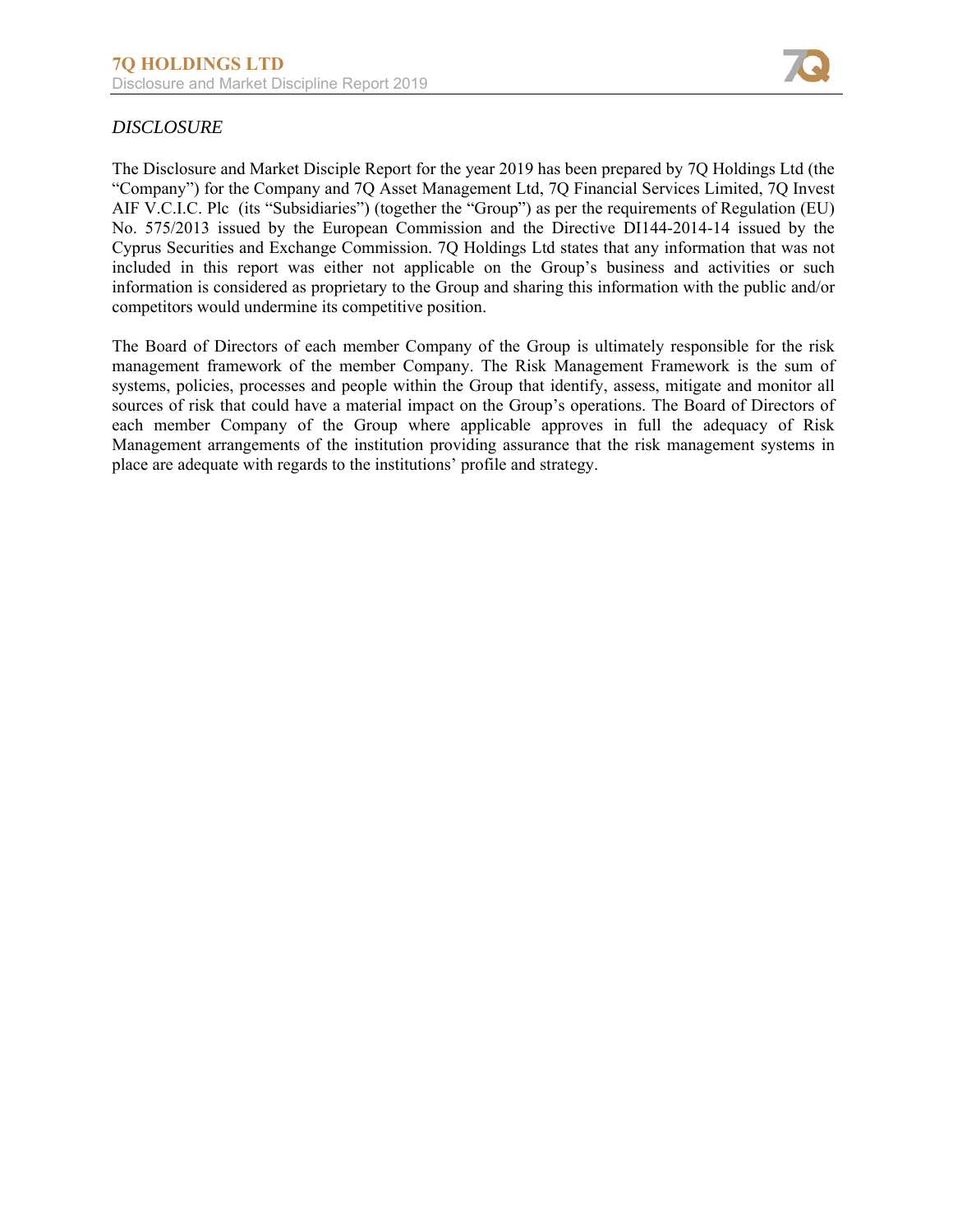

# **CONTENTS**

# Contents

| 5. RISK MANAGEMENT AND GOVERNANCE OF THE COMPANY AND THE GROUP .5 |  |
|-------------------------------------------------------------------|--|
|                                                                   |  |
|                                                                   |  |
|                                                                   |  |
|                                                                   |  |
|                                                                   |  |
|                                                                   |  |
|                                                                   |  |
|                                                                   |  |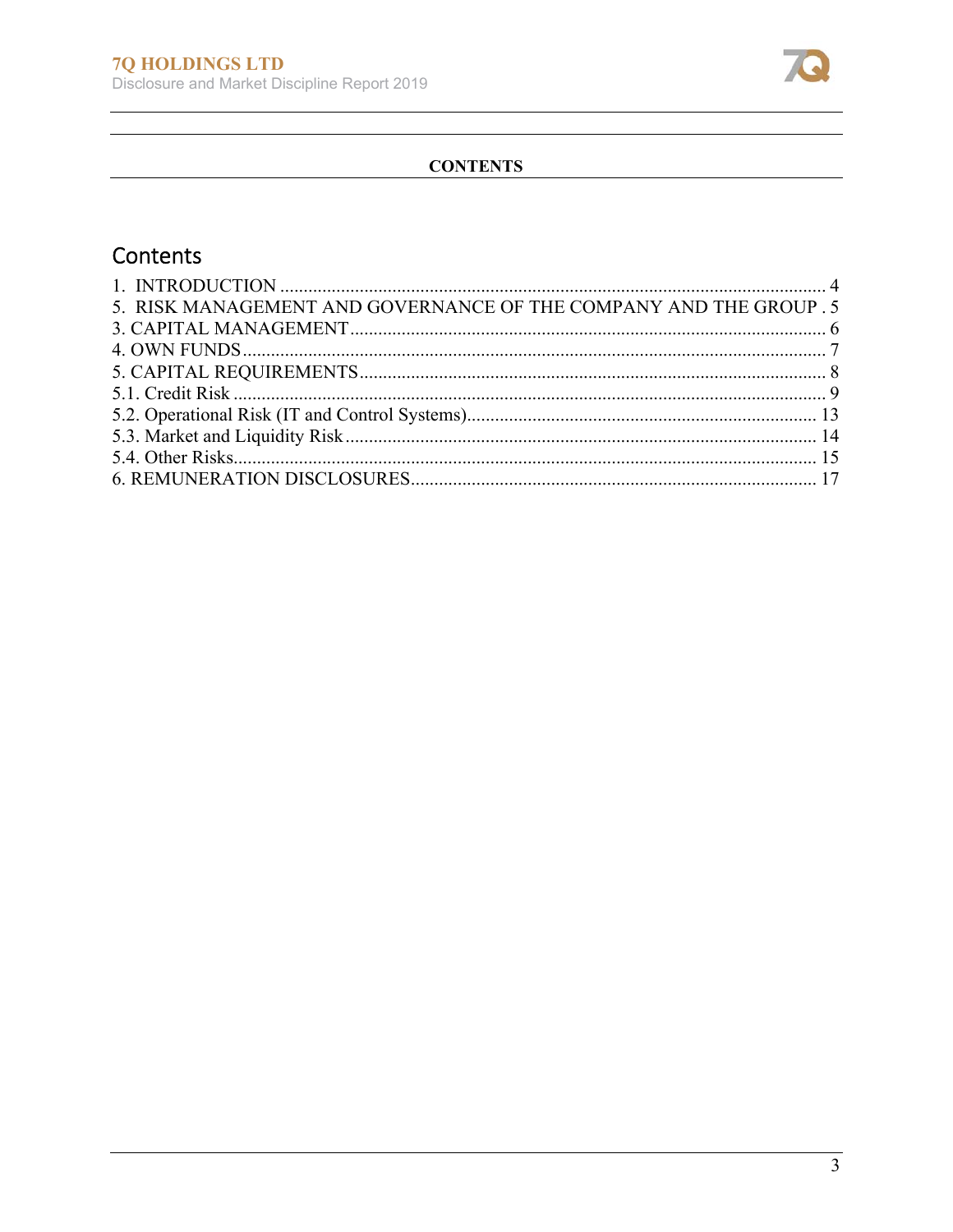

# **1. INTRODUCTION**

The Pillar 3 disclosure is a requirement as per the requirements of Regulation (EU) No. 575/2013 issued by the European Commission and the Directive DI144-2014-14 issued by the Cyprus Securities and Exchange Commission ("CySEC") and aims to encourage market discipline by developing a set of disclosure requirements which will allow market participants to access key information on the company's capital adequacy, risk assessment and control processes. The required regulatory disclosures are set out in the Articles 431-455 of the Capital Requirements Regulation ("CRR") (Regulation (EU) No. 575/2013).

In Cyprus, the CRD was implemented through:

- Directive DI144‐2014‐15 of 2014 of the Cyprus Securities and Exchange Commission arising from Regulation (EU) No.575/2013 (the Capital Requirements Regulation, "CRR")
- Directive DI144-2014-14 of 2014 of the Cyprus Securities and Exchange Commission for the prudential supervision of Investment Firms
- Law 87(I)/2017: Provision of Investment services, the exercise of investment activities, the operation of regulated markets and other related matters (hereafter "the Law")
- Regulation (EU) No. 575/2013 Capital Requirements Regulation Regulation (EU) No. 648/2012 European Markets Infrastructure Regulation
- Directive 2013/36/EU on access to the activity of credit institutions and the prudential supervision of credit institutions and investment firms, amending Directive 2002/87/EC and repealing Directives 2006/48/EC and 2006/49/EC - Capital Requirements Directive IV

In accordance with the above, 7Q Holdings Limited (the "Company") and its subsidiaries (the "Group") has an obligation to disclose information on a consolidated basis relating to risks and risk management on an annual basis at a minimum as per Part Eight of regulation (EU) No 575/2013 "Disclosure By Institutions".

# **2. BASIS OF PREPARATION OF FINANCIAL STATEMENTS**

The Company's financial statements are prepared in accordance with International Financial Reporting Standards (IFRSs) as adopted by the European Union (EU) and the requirements of the Cyprus Companies Law, Cap.113. The financial statements of the Company incorporate the results, position and cash flows of the Company's subsidiaries which are registered and operates in Cyprus.

The financial statements are the separate financial statements of the Company. The Company is not required by the Cyprus Companies Law, Cap.113, to prepare consolidated financial statements because the Company and its subsidiaries constitute a medium sized group as defined by Article 141A of the Law and the Company does not intend to issue consolidated financial statements for the year ended 31 December 2019.

# **3. Disclosure Policy**

The Company is obliged to make Pillar 3 disclosures on an annual basis, or more frequently if there is a material change in the approaches or permissions used to calculate the regulatory capital as provided in Article 433 of the CRR. Disclosure will be made as soon as reasonably practicable after completion of the annual financial statements.

The information that the Company discloses herein relates to the year ended 31 December 2019.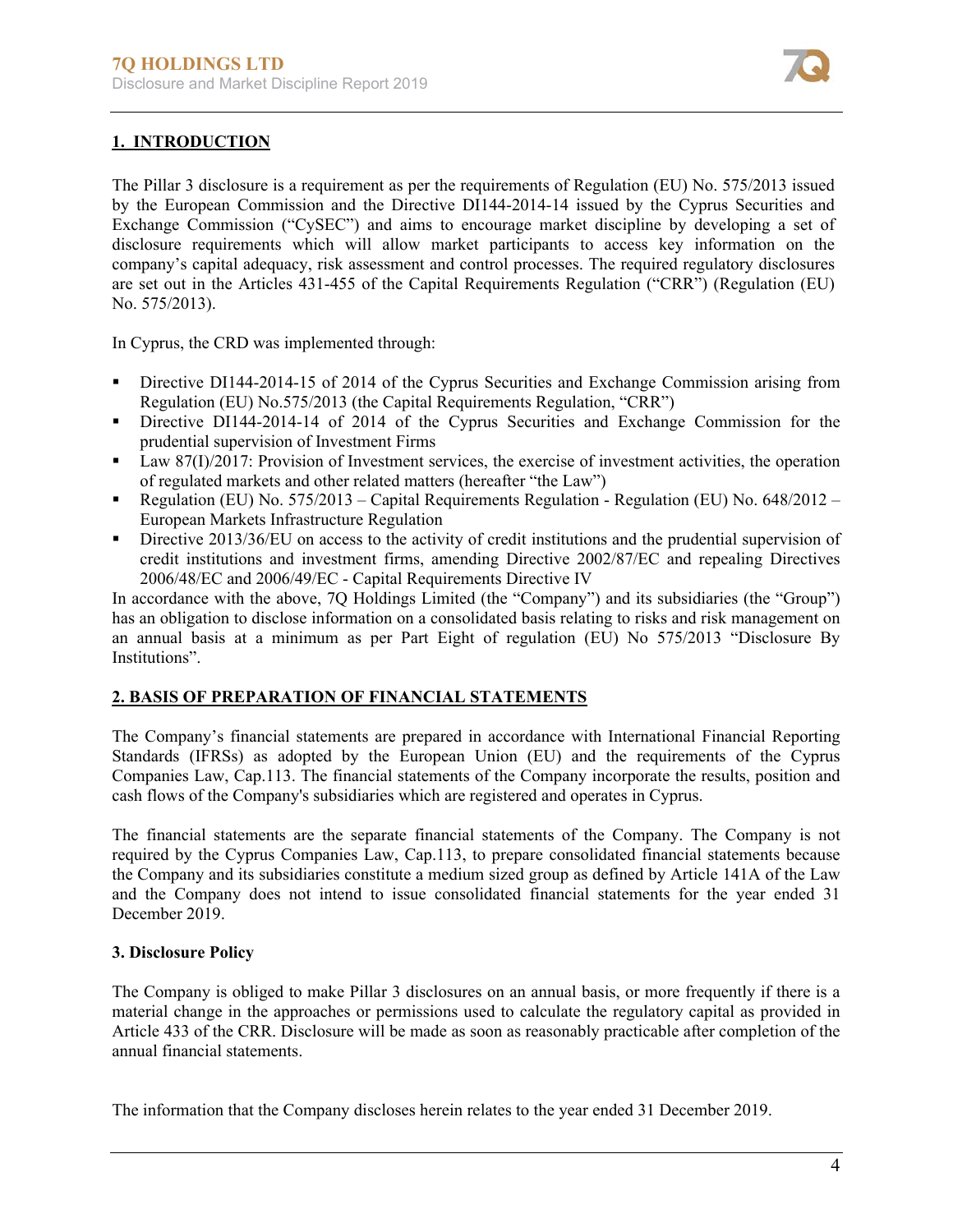

The disclosures made within this document have been reviewed by the Board of Directors. These disclosures are not subject to external audit.

The report will be made available for the public on our website at: www.7qfs.com

#### **4. Scope**

The disclosures made here relate to the business and activities of the Group. It should be noted that any disclosures described herein apply to the Group on a consolidated basis.

The Company has the following subsidiaries which have not been consolidated for accounting or regulatory purposes:

| <b>Subsidiary Companies</b>          | Holding $(\% )$<br>31 December<br>2019 | <b>Description of main activities</b>           |
|--------------------------------------|----------------------------------------|-------------------------------------------------|
| <b>7Q Financial Services Limited</b> | $100\%$                                | Cyprus Investment Firm ("CIF")                  |
| <b>7Q Asset Management Limited</b>   | $100\%$                                | Alternative Investment Fund Manager<br>("AIFM") |
| 7Q Invest AIF V.C.I.C. Plc           | 100%                                   | Alternative Investment Fund ("AIF")             |

#### **3. RISK MANAGEMENT AND GOVERNANCE OF THE COMPANY AND THE GROUP**

The Company's Board of Directors have the overall responsibility for the establishment and oversight of the Group's risk management framework, including aligning business strategy with risk appetite, and ensuring that all key risks are controlled through various control mechanisms.

The Board of Directors has overall responsibility in relation to risk management of the Group such as:

- (a) identification and evaluation of the risks the Company is exposed to;
- (b) implementation of objectives and risk strategy together with internal governance;
- (c) supervision of financial and accounting systems;
- (d) oversight of the process of disclosures and communication;
- (e) review and challenge capital and liquidity stress testing.

As part of its business activities (that is, the provision of financial services within the meaning and terms of the Law) the Company faces a variety of risks the most significant of which are credit, market, operational, liquidity, reputational, compliance, political, group and strategic and are described in the section 5 of this document.

Thus, the Company has established, implemented and maintained adequate policies and procedures designed to manage any type of risks relating to the Company's activities. The current Risk Management framework sets the process applied in the activities of the Company, designed to identify potential events that may affect its business, to manage risks to be within its risk appetite, and to provide reasonable assurance regarding the achievement of its mission and its objectives.

The Risk Management function ensures that relevant controls are put in place to evaluate the effectiveness and the practical implementation of measures to mitigate and manage risks.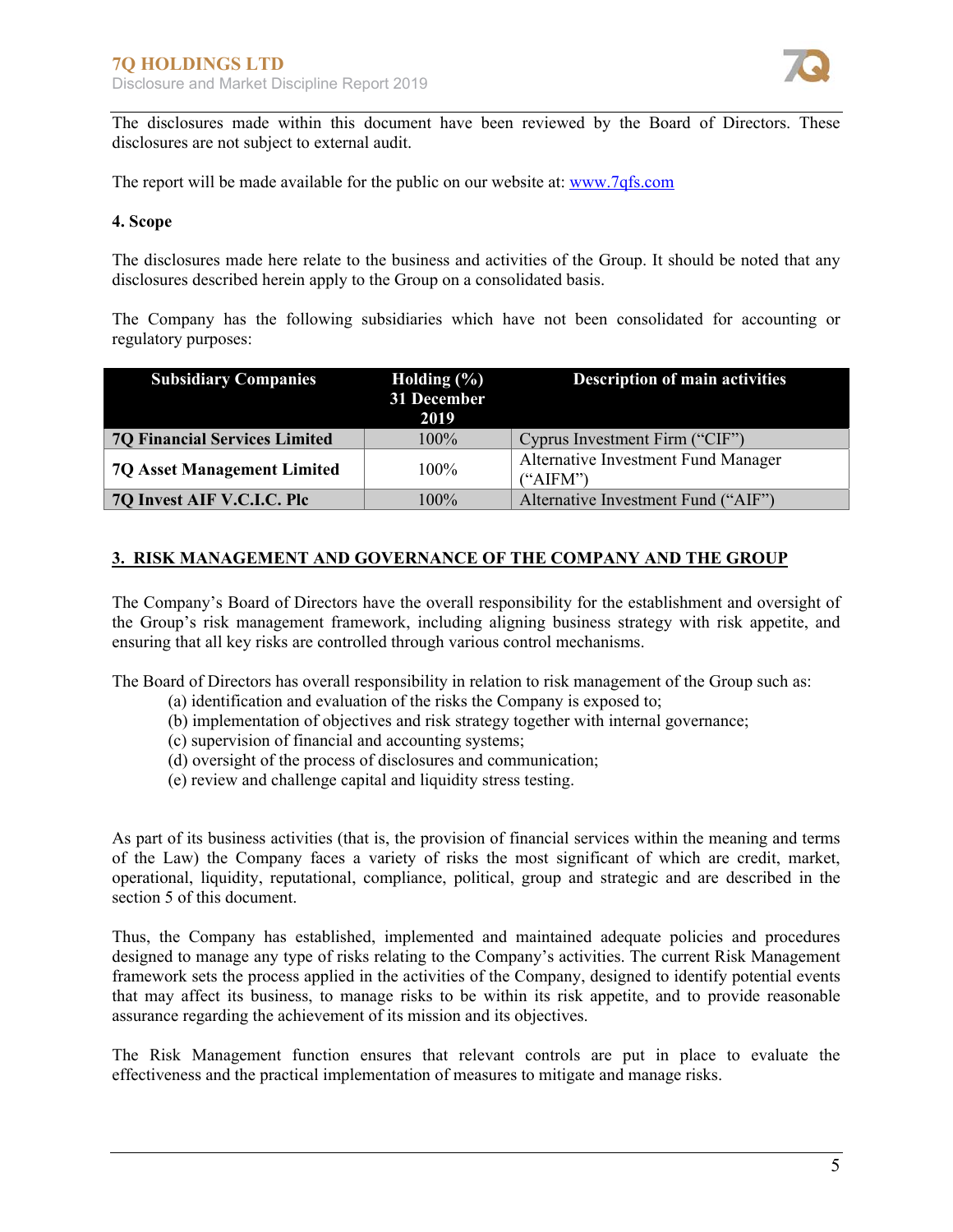

#### **Number of Directorships held by Members of the Board**

The Table below provides the number of Directorships the members of the management body hold simultaneously in other entities, excluding the Group. Directorships in organisations which do not pursue predominately commercial objectives, such as non-for-profit or charitable organisations are not taken into account. Furthermore, executive or non-executive directorships held within the same group, are considered as a single directorship.

| <b>Name of Director</b> | <b>Position with 7Q</b><br><b>Holdings Ltd</b> | Directorships-<br><b>Executive</b> | Directorships – Non -<br><b>Executive</b> |
|-------------------------|------------------------------------------------|------------------------------------|-------------------------------------------|
| Andreas Hadjikyrou      | Non-Executive                                  |                                    |                                           |
| Andreas Michalias       | Non-Executive                                  |                                    |                                           |
| Daniel Antoniou         | Non-Executive                                  |                                    |                                           |

#### **Risk Appetite Framework (RAF)**

Risk appetite is the amount and type of risk that the Group is able and willing to accept in pursuing its business objectives. Risk appetite is expressed in both quantitative and qualitative terms and covers all risks, both on-balance sheet and off-balance sheet. Such risks include, but are not limited to, credit, market, operational, conduct, reputational and compliance risk.

The overall risk profile of the Group remains low-medium.

According to Financial Stability Board ("FSB") an appropriate risk appetite framework ("RAF") should enable risk capacity, risk appetite, risk limits, and risk profile to be considered for business lines and legal entities as relevant, and within the group context. The RAF is defined as the overall approach, including policies, processes, controls, and systems through which risk appetite is established, communicated, and monitored. It includes a risk appetite statement, risk limits, and an outline of the roles and responsibilities of those overseeing the implementation and monitoring of the RAF. The RAF should consider material risks to the financial institution, as well as to the institution's reputation vis-à-vis investors and customers. The RAF aligns with the institution's strategy.

The RAF has been designed to create links to the strategic long-term plan, capital planning and the risk management framework.

#### **4. CAPITAL MANAGEMENT**

The Group manages its capital to ensure that it will be able to continue as a going concern while increasing the return to shareholders.

The adequacy of the Group's capital is monitored by reference to the rules established by the Basel Committee as adopted by CySEC. The Group is subject to compliance with paragraph 32(1) of Part II of the Directive DI 2014-144-14 (the "Directive") for the Prudential Supervision pursuant to Part Eight of regulation (EU) No 575/2013 "Disclosure By Institution".

The Basel III consists of three pillars:

(I) **Pillar I** - Minimum capital requirements (II) **Pillar II** - Supervisory review process (III) **Pillar III** - Market discipline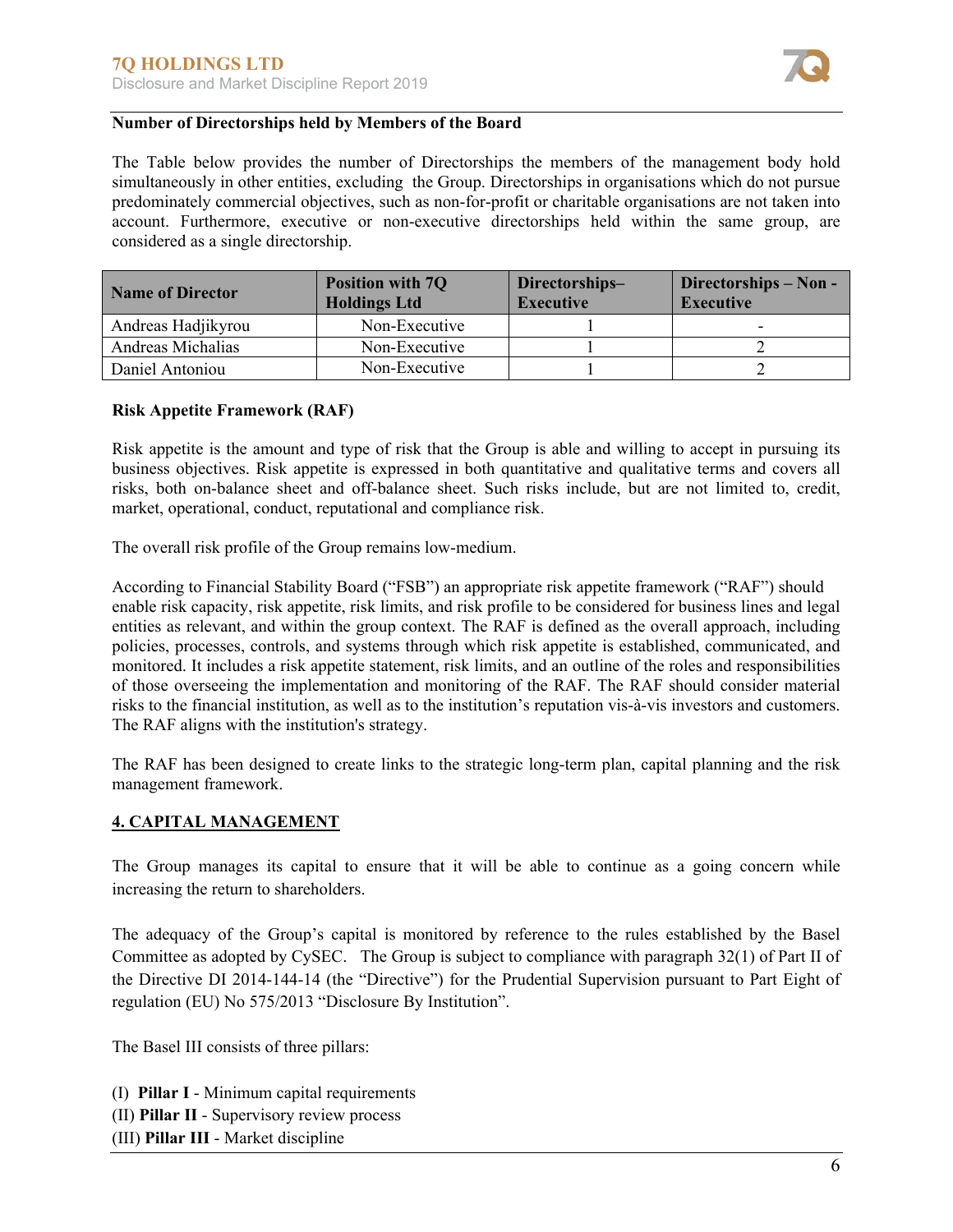

# **Pillar I – Minimum Capital Requirements**

The Group adopted the Standardized approach for Credit and Market risk and the Fixed Overhead approach for Operational risk.

According to the Standardized approach for credit risk, in calculating the minimum capital requirement, risk weights are assigned to exposures, according to their characteristics and exposure class to which they belong. The Standardized measurement method for the capital requirement for market risk adds together the long and short market risk positions according to predefined models to determine the capital requirement. For operational risk, the Group is required to hold eligible capital of at least one-quarter of the fixed overheads of the preceding year.

# **Pillar II – The Supervisory Review and Internal Capital Adequacy Assessment Processes**

The Supervisory Review Process provides rules to ensure that adequate capital is in place to support any risk exposures of the Company in addition to requiring appropriate risk management, reporting and governance structures. Pillar II covers any risks not fully addressed in Pillar I, such as liquidity risk, compliance risk, reputational and information technology risk and any external factors affecting the Group.

Pillar II connects the regulatory capital requirements to the internal capital adequacy assessment procedures (ICAAP) of the Group and to the reliability of its internal control structures. The function of Pillar II is to provide communication between supervisors and investment firms on a continuous basis and to evaluate how well the investment firms are assessing their capital needs relative to their risks. If a deficiency arises, prompt and decisive action is taken to restore the appropriate relationship of capital to risk.

# **Pillar III – Market Discipline**

Market Discipline requires the disclosure of information regarding the risk management policies of the Group, as well as the results of the calculations of minimum capital requirements, together with concise information as to the composition of own funds.

# **5. OWN FUNDS**

The Own Funds of the Group as at 31 December 2019 consisted of Tier 1 (CET1) capital. The Company's CET1 capital includes share capital and reserves, less the Company's contribution to the Investors Compensation Fund, less Intangible Assets, which is deducted in accordance with CySEC's Circular C162 issued on 10/10/2016.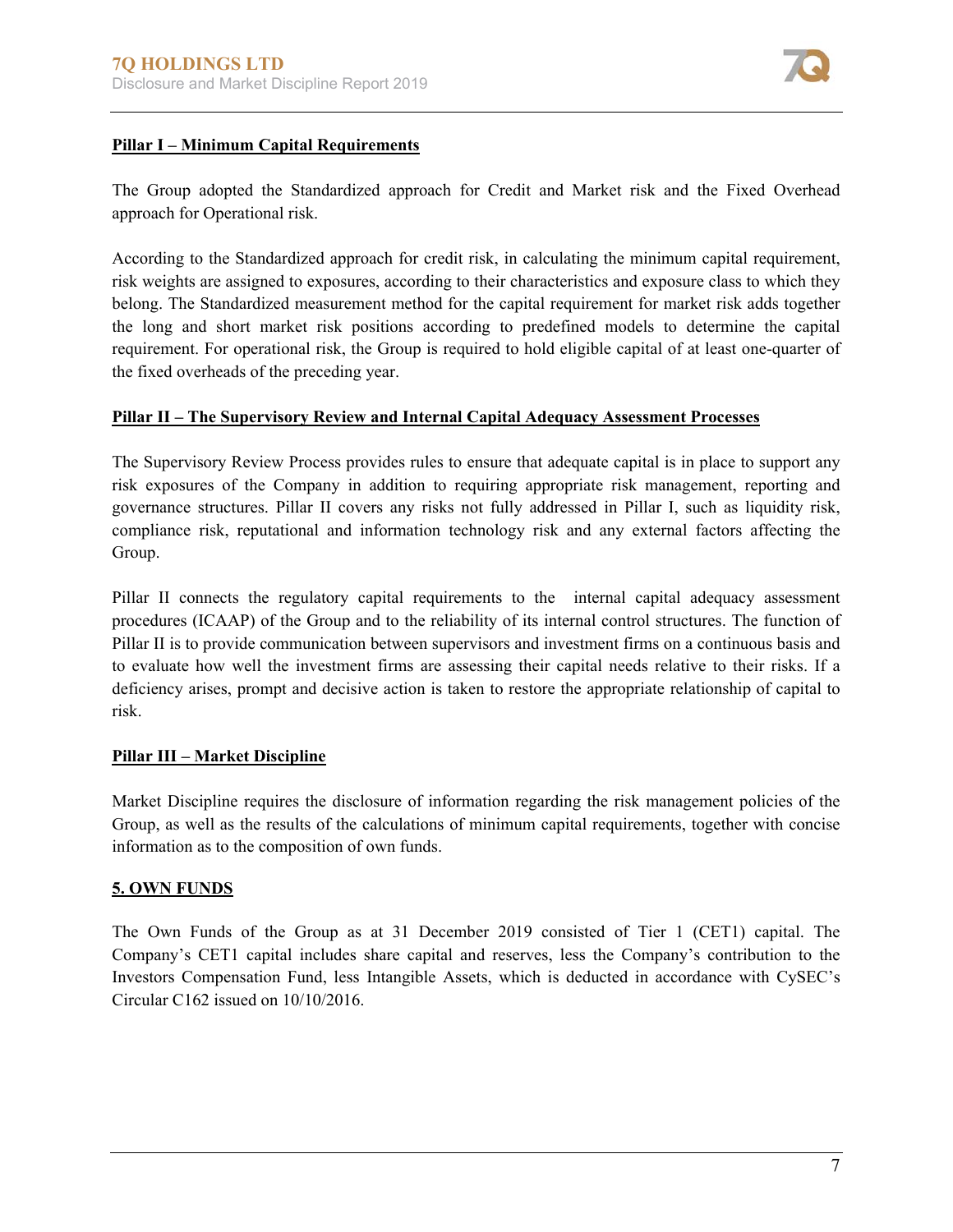

| <b>Table 1: Capital Base</b>             | 31 December 2019<br>$\epsilon$ 000 |
|------------------------------------------|------------------------------------|
| <b>Original Own Funds (Tier 1)</b>       |                                    |
| Share Capital                            | $\overline{2}$                     |
| <b>Share Premium</b>                     | $\overline{\phantom{a}}$           |
| Reserves                                 | (79)                               |
| Profit from current year                 | 1,104                              |
| <b>Total own funds before deductions</b> | 1,027                              |
| <b>Deductions</b>                        |                                    |
| <b>Intangible Assets</b>                 | (2)                                |
| <b>Investor Compensation Fund</b>        | (63)                               |
| <b>Total Eligible Own Funds</b>          | 962                                |

The Own Funds (Capital Base) of the Company as at 31 December 2019 are analysed in Table 1 below:

# **Share Capital**

The Groups's share capital as at 31 December 2019 amounted to  $\epsilon$ 1,500, divided into 1,500 ordinary shares of €1 each.

#### **Compliance with initial capital requirements**

The Group has to meet an initial minimum capital (own funds) of  $\epsilon$ 250 thousand. As at 31<sup>st</sup> December 2019, the Company's own funds amounted to  $\epsilon$ 962 thousand, which is above the minimum initial capital required.

#### **Capital Adequacy Ratio**

As at 31<sup>st</sup> December 2019 the Capital Adequacy Ratio was 51.83%. The Directive stipulates a minimum Capital Adequacy Ratio of 8%.

# **6. CAPITAL REQUIREMENTS**

#### **Minimum regulatory capital requirements**

The primary objective of the Group's capital management is to ensure that the Group complies with externally imposed capital requirements and that the Group maintains healthy capital ratios in order to support its business and maximise shareholders' value.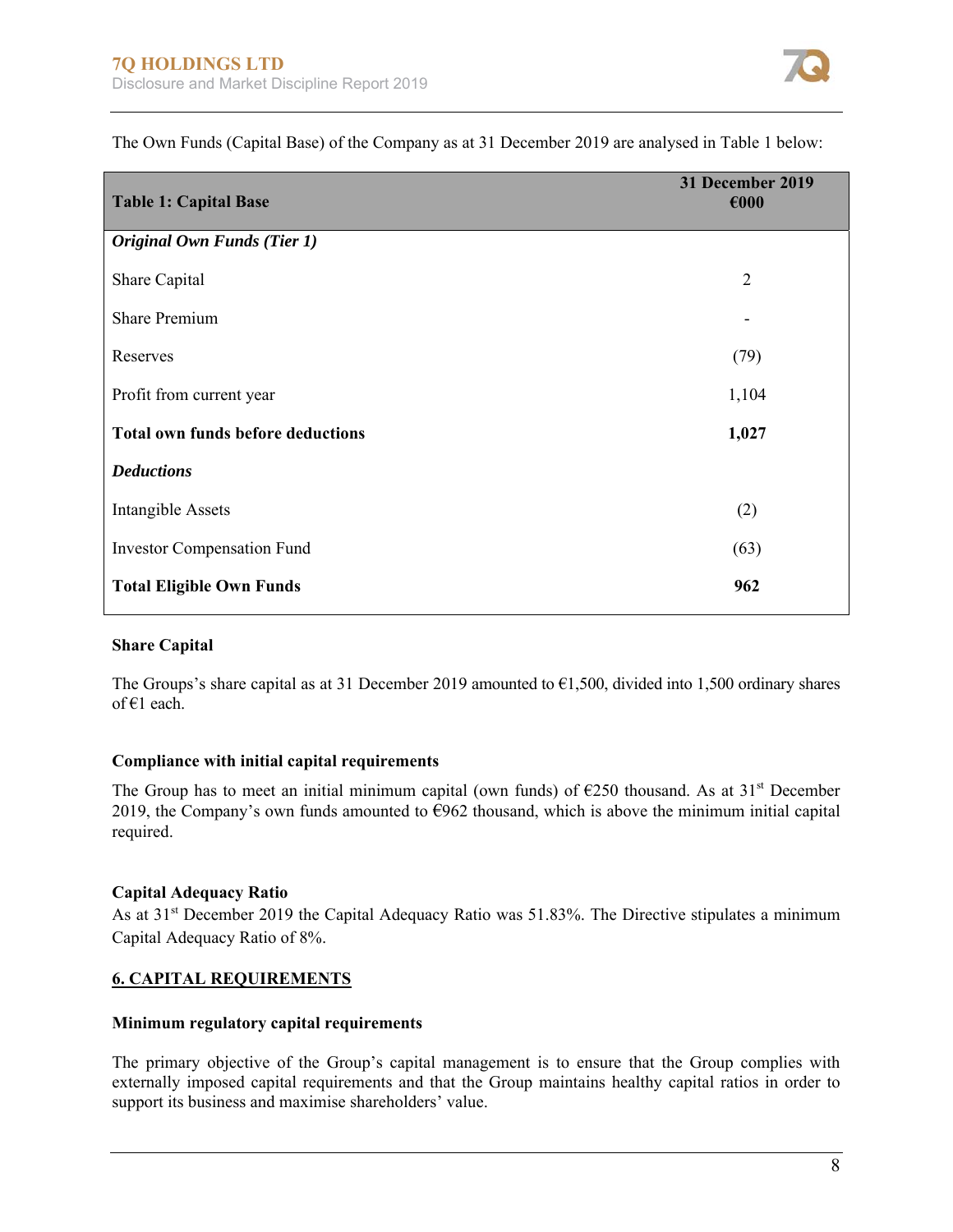

The Group manages its capital structure and adjusts it in the light of changes in economic conditions and the risk characteristics of its activities.

CySEC requires Investment Firms to maintain a minimum ratio of capital to risk weighted assets of 8,00%. CySEC may impose additional capital requirements for risks not covered by Pillar I.

Throughout 2019, the Group has fully complied with all externally imposed capital requirements as shown in the Table 2 below:

| <b>Table 2: Minimum Capital Requirements</b>     | 31 December 2019<br>€000            |
|--------------------------------------------------|-------------------------------------|
| <b>Risk Category</b>                             | <b>Minimum Capital Requirements</b> |
| Credit Risk (CR)                                 | 452                                 |
| Market Risk (MR)                                 | 1,405                               |
| Operational Risk (based on fixed overheads) (FO) |                                     |
| Total $(MAX((CR+MR); FO))$                       | 1,857                               |

#### **6.1. Credit Risk**

In the ordinary course of business, the Group is exposed to credit risk, which is monitored through various control mechanisms. Credit risk arises when a failure of parties to discharge their obligations could reduce the amount of future cash inflows from financial assets at the reporting date. The Group's subsidiaries has policies in place to ensure that sales of products and services are made to customers with an appropriate credit history and monitors on a continuous basis the ageing profile of its receivables.

The Group has adopted the Standardised Approach for the assessment of capital requirements for credit risk, and has elected to use Moody's Ratings as the External Credit Assessment Institution ("ECAI") for all classes of exposure. The Group has used the credit step mapping tables provided in the Directive to map credit assessment from the ECAI to risk weightings. Exposures which do not have an available Moody's credit rating are considered to be unrated.

| Table 3<br><b>Credit Quality Step</b> | <b>Moody's Rating</b> |
|---------------------------------------|-----------------------|
|                                       | Aaa to Aa3            |
| 2                                     | A1 to A3              |
| 3                                     | Baal to Baa3          |
| 4                                     | Bal to Ba3            |
|                                       | B1 to B3              |
| 6                                     | Caa1 and<br>below     |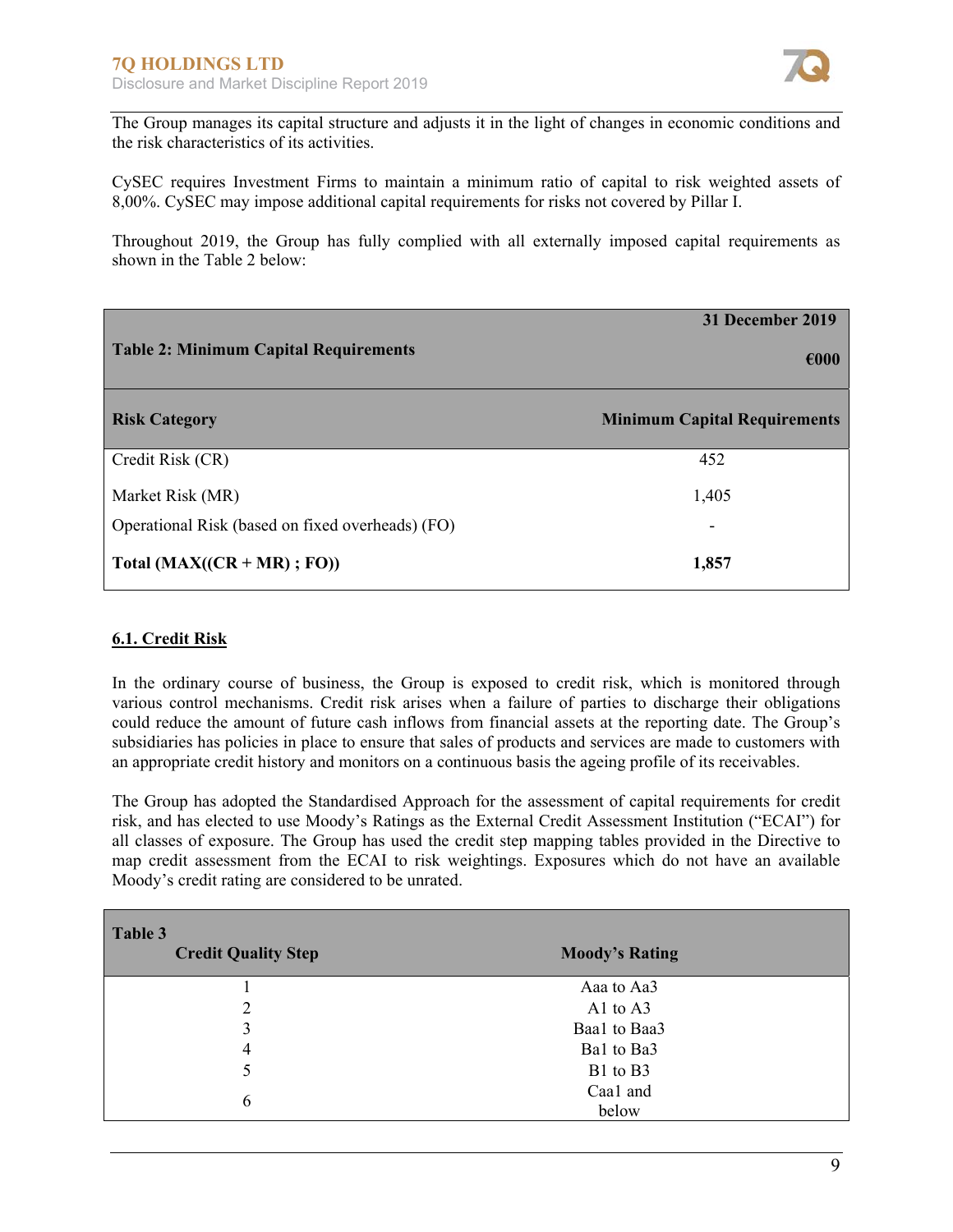

For the credit ratings of institutions, the Group has used ratings from Moody's Investors Service. The Group's main exposures were located in two institutions in Cyprus, with a Credit Quality Step 6, granting it a risk weight of 150%.

Exposures to corporates were unrated. As a result, a 100% risk weight was used.

For the credit ratings of equity, the Group has used ratings from Moody's Investors Service. The Group's equity holdings consist of holdings in a financial institution in Cyprus, granting it a risk weight of 100%.

The Other Items category comprises exclusively of Fixed Assets. A risk weight of 100% has been applied to all other items.

No credit mitigation techniques used by the company as at the end of the year.

The exposure to credit risk as at 31 December 2019 was €452 thousand.

#### **Capital Requirements**

The Group follows the Standardised Approach for the calculation of the minimum capital requirements for credit risk.

We note that the Group does not keep any collateral in relation to its credit risk exposures.

Table 4 below presents the allocation of credit risk in accordance with the Standardised Approach exposure classes:

| <b>Table 4: Exposure Amount, Risk Weighted</b><br><b>Assets and Minimum Capital Requirements</b> |                                       | 31 December 2019<br>$\epsilon$ 000    |                                               |
|--------------------------------------------------------------------------------------------------|---------------------------------------|---------------------------------------|-----------------------------------------------|
| <b>Exposure Class</b>                                                                            | <b>Total Exposure</b><br><b>Value</b> | <b>Risk Weighted</b><br><b>Assets</b> | <b>Minimum Capital</b><br><b>Requirements</b> |
| Institutions                                                                                     | 239                                   | 359                                   | 29                                            |
| Corporates                                                                                       | 18                                    | 18                                    | 1                                             |
| Retail                                                                                           | 76                                    | 76                                    | 6                                             |
| Equity                                                                                           |                                       |                                       |                                               |
| Other Items                                                                                      | -                                     |                                       | -                                             |
| <b>Total</b>                                                                                     | 333                                   | 453                                   | 36                                            |

#### **Risk Weighted Assets and Credit Quality Steps**

For the credit ratings of institutions the Group made use of the ratings of Moody's and mapped them to the corresponding Credit Quality Step ("CQS").

In order to manage its overall credit risk exposure, the Group:

 accepts as counterparty, for the purposes of depositing client funds, only financial institutions (including banking institutions) that are internally assessed as financially stable and in order to diversify its exposure, the Company maintains accounts with a number of European based investment grade banking institutions;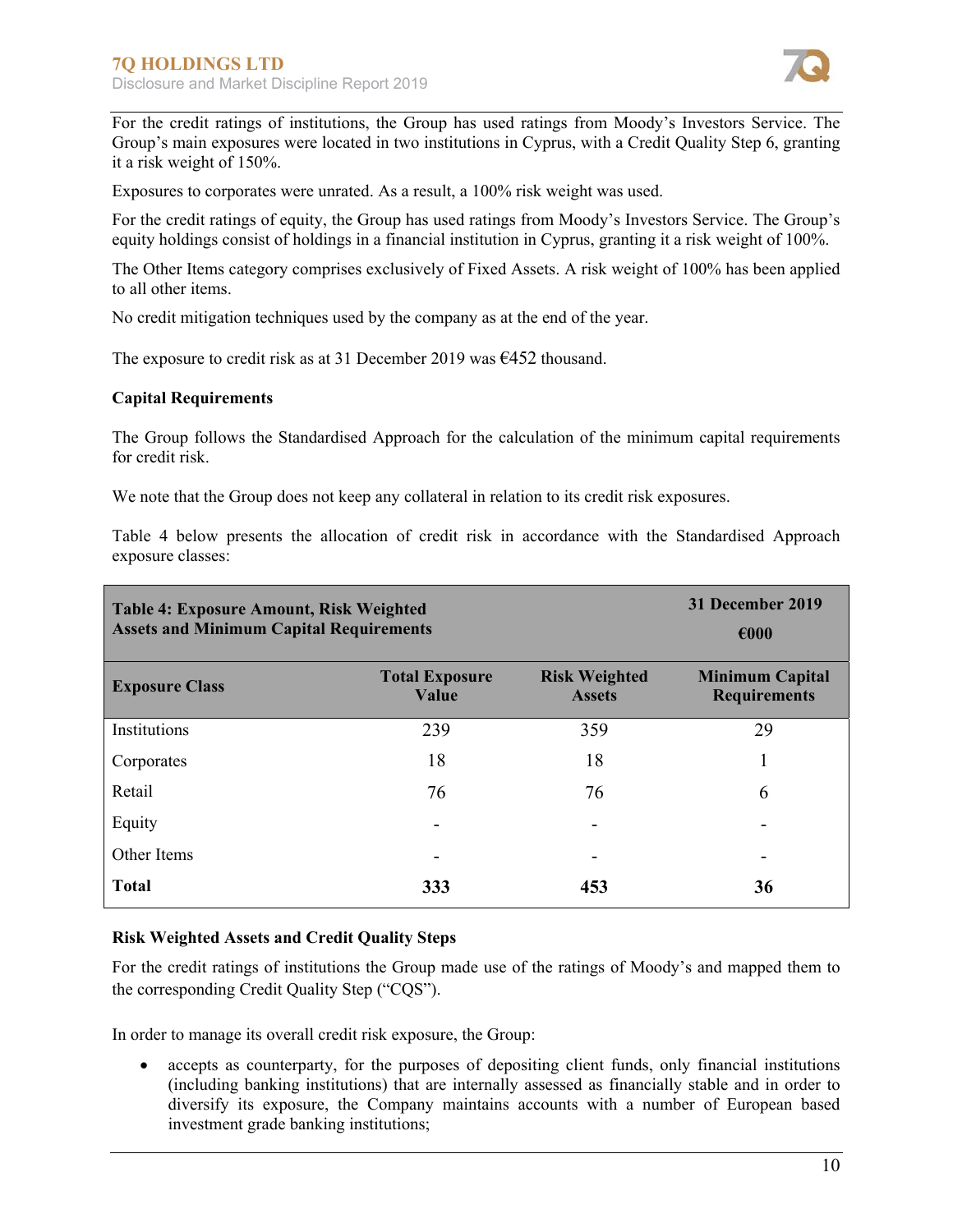

- assesses the credit quality of its counterparties taking into account their financial position, past experience and other related factors (if there is no independent credit rating by a rating agency);
- ensures that clients fund their accounts prior to the commencement of trading in financial instruments;

| Table 5: Exposure Amount (before & after | <b>Credit Quality Step</b> |                          | 31 <sup>st</sup> December 2019<br>€000 |  |
|------------------------------------------|----------------------------|--------------------------|----------------------------------------|--|
| <b>CRM)</b> per Exposure Class           | CQS6                       | N/A                      | <b>Total</b>                           |  |
| Institutions                             | 239                        | $\overline{\phantom{a}}$ | 239                                    |  |
| Corporates                               |                            | 18                       | 18                                     |  |
| Retail                                   |                            | 76                       | 76                                     |  |
| Equity                                   |                            | $\overline{\phantom{0}}$ | -                                      |  |
| Other Items                              |                            | $\overline{\phantom{0}}$ |                                        |  |
| <b>Total</b>                             | 239                        | 94                       | 333                                    |  |

An analysis of the exposure by counterparty CQS is provided in the table below:

#### **Residual Maturity of the exposures**

Table 5 below displays the residual maturity of the Group's exposures, broken down by exposure class, as at 31 December 2019.

| <b>Table 6: Credit Risk Capital Requirements by Maturity</b> |                 | 31 <sup>st</sup> December 2019<br>$\epsilon$ 000 |              |
|--------------------------------------------------------------|-----------------|--------------------------------------------------|--------------|
|                                                              |                 | <b>Residual Maturity</b>                         |              |
| <b>Exposure Class</b>                                        | $\leq$ 3 months | $>$ 3 months NA<br>and Unrated                   | <b>Total</b> |
| Institutions                                                 | 239             | $\overline{\phantom{a}}$                         | 239          |
| Corporates                                                   |                 | 18                                               | 18           |
| Retail                                                       |                 | 76                                               | 76           |
| Equity                                                       |                 | $\overline{\phantom{a}}$                         |              |
| Other Items                                                  |                 | -                                                |              |
| <b>Total</b>                                                 | 239             | 94                                               | 333          |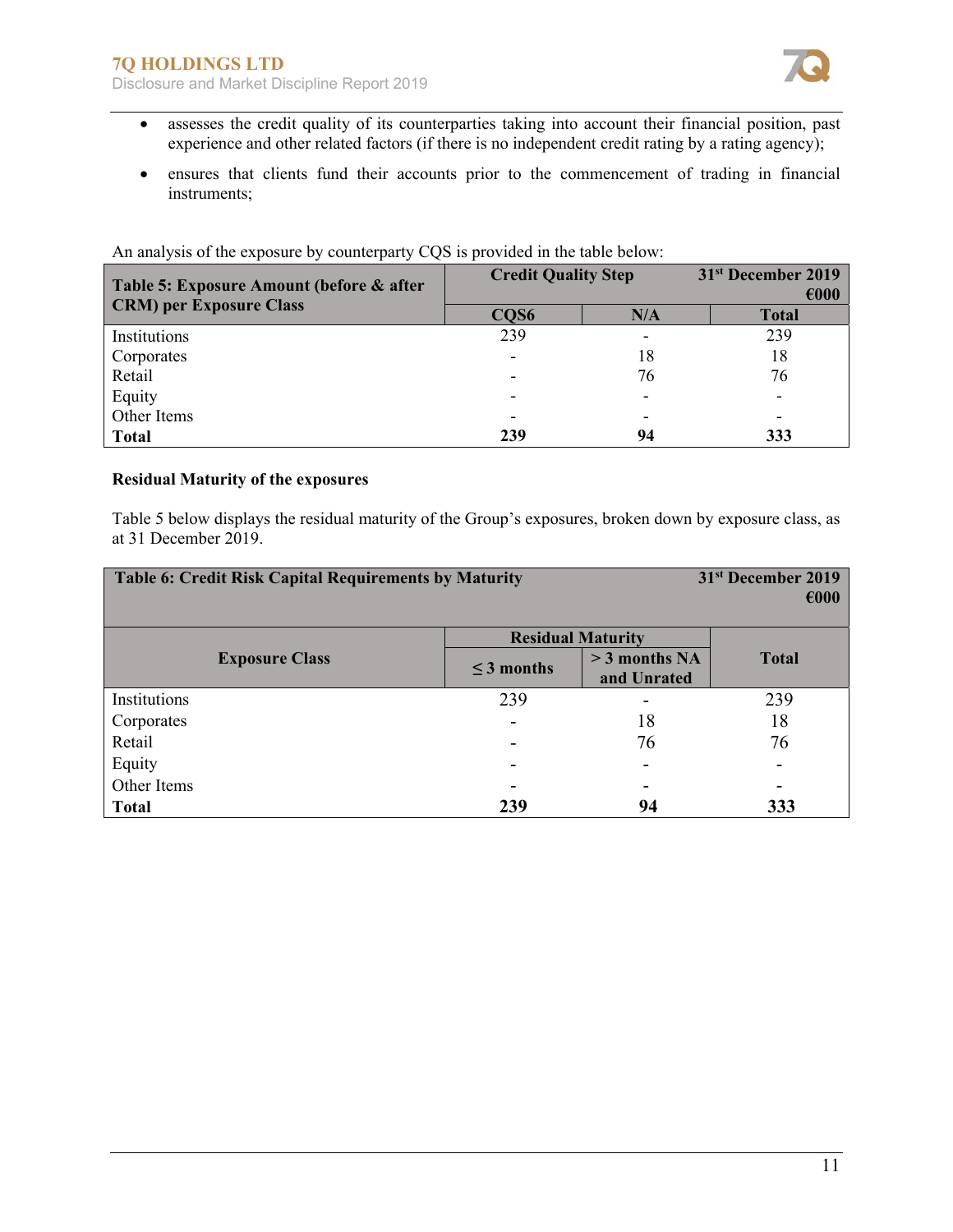

# **Geographic Distribution**

| Table 7: Geographic Distribution of Exposures |                          | 31 <sup>st</sup> December 2019<br>$\epsilon$ 000 |
|-----------------------------------------------|--------------------------|--------------------------------------------------|
| <b>Exposure Class</b>                         | <b>Cyprus</b>            | <b>Total</b>                                     |
| Institutions                                  | 239                      | 239                                              |
| Corporates                                    | 18                       | 18                                               |
| Retail                                        | 76                       | 76                                               |
| Equity                                        | $\overline{\phantom{0}}$ | -                                                |
| Other Items                                   |                          | -                                                |
| <b>Total</b>                                  | 333                      | 333                                              |

The following table presents the countries to which each exposure class is concentrated:

# **Exposures by Asset Class by Industry Segment**

Table below analyses the distribution of the Group's counterparties by industry:

| <b>Table 8: Distribution of Exposure by</b><br><b>Industry Type</b> | 31 <sup>st</sup> December 2019<br>$\epsilon$ 000 |              |              |
|---------------------------------------------------------------------|--------------------------------------------------|--------------|--------------|
| <b>Exposure Class</b>                                               | Financial /<br><b>Banking</b><br><b>Services</b> | <b>Other</b> | <b>Total</b> |
| Institutions                                                        | 239                                              |              | 239          |
| Corporates                                                          | ۰                                                | 18           | 18           |
| Retail                                                              | -                                                | 76           | 76           |
| Equity                                                              | $\overline{a}$                                   | -            |              |
| Other Items                                                         | -                                                |              |              |
| <b>Total</b>                                                        | 239                                              | 94           | 333          |

#### **Average Exposure Amount per Exposure Class**

Table below shows the Company's average credit risk exposure during 2019, analyzed by exposure class:

| Table 9: Average Exposure Amount per Exposure Class | 31 <sup>st</sup> December 2019<br>$\epsilon$ 000 |
|-----------------------------------------------------|--------------------------------------------------|
| <b>Exposure Class</b>                               | <b>Average Exposure</b><br>Amount                |
| Institutions                                        | 359                                              |
| Corporates                                          | 18                                               |
| Equity                                              | -                                                |
| Retail                                              | 76                                               |
| Other Items                                         | ۰                                                |
| <b>Total</b>                                        | 453                                              |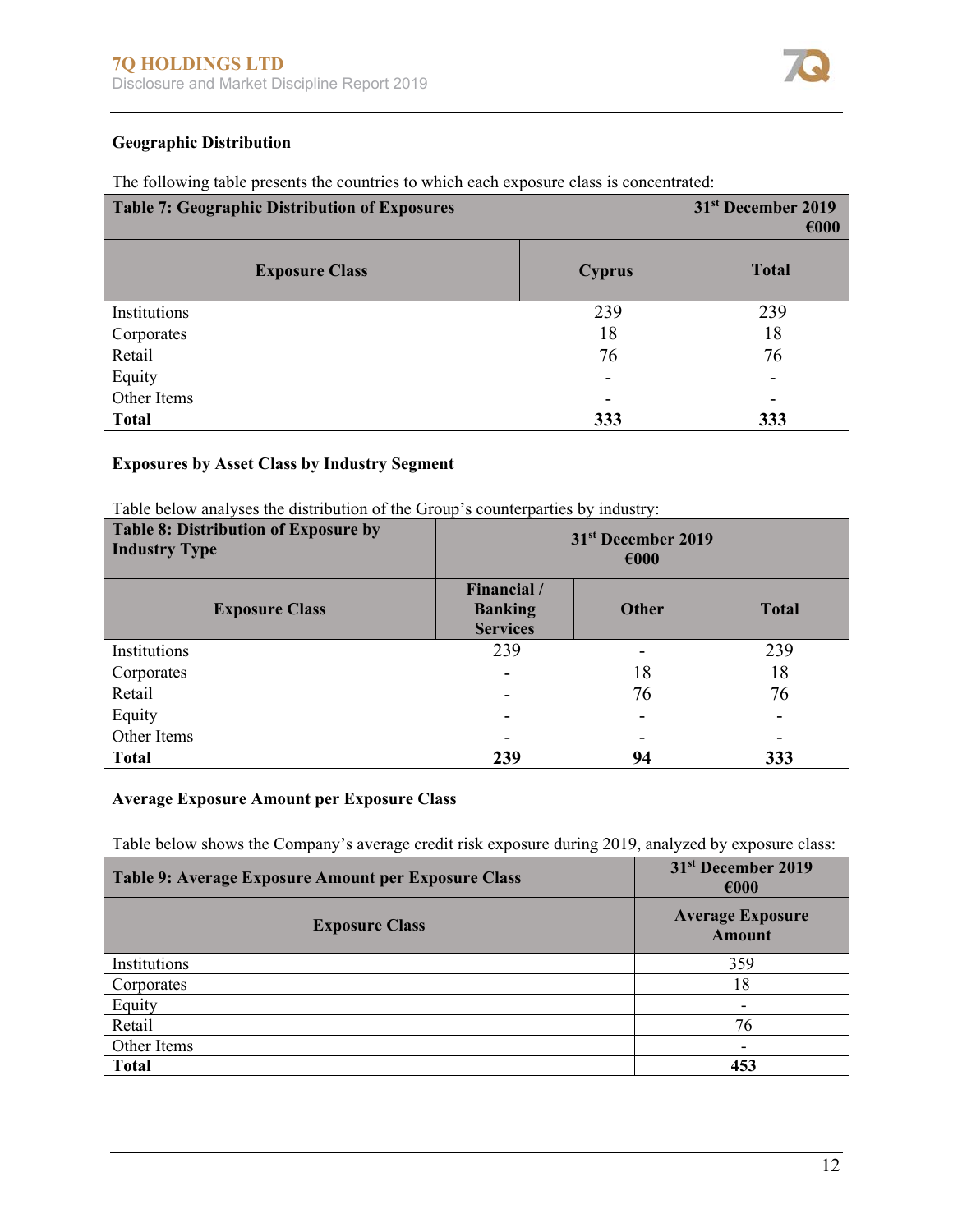

# **IFRS 9**

The company has adapted the new IFRS 9 standards that set out requirements for recognising and measuring financial assets, financial liabilities and some contracts to buy or sell non-financial items. This standard replaces IAS 39 Financial Instruments: Recognition and Measurement.

Trade and other receivables are initially measured at the transaction price and are subsequently measured at amortised cost using the effective interest method. The impairment cost is reduced by impairment losses. Foreign exchange losses, impairment and any gain or loss on derecognition are recognised in profit or loss. Loss allowances are always measured at an amount equal to lifetime expected credit losses.

As at 31 December 2019 the Group recognised a decrease in expected credit losses of €4.459- on receivables and contract assets arising from contract with customers.

#### **6.2. Operational Risk (IT and Control Systems)**

Operational risk is the risk that derives from the deficiencies relating to the Group's information technology and control systems as well as the risk of human error and natural disasters.

Each subsidiary of the Company, where applicable maintains a Business Continuity Plan (thereafter the ''BCP'') which is reviewed and updated on an annual basis by the Board of Directors of each company. These policies cover back-up procedures, software maintenance, hardware maintenance, guidelines for the use of Internet and anti-virus procedures

The Group's systems are evaluated, maintained and upgraded continuously in order to minimize its exposure.

#### **Capital Requirements**

Due to its limited authorisation, the Group falls under Article 95(1) of CRR and therefore the calculation of the capital requirements for operational risk is based on the fixed overheads of the preceding financial year. Under this method, the Group calculates its total Risk Weighted Assets as the higher of the following:

- (a) Sum of risk weighted assets for credit and market risk
- (b) Operational Risk Weighted Assets based on preceding year fixed overheads

The following table shows the calculation of the capital requirements for Operational Risk.

| Table 10: Capital Requirement for Operational Risk under Fixed Overhead<br>Approach | 31 <sup>st</sup> December 2019                          |
|-------------------------------------------------------------------------------------|---------------------------------------------------------|
| <b>Operational Risk (Fixed Overheads Approach)</b>                                  | <b>Minimum Capital</b><br><b>Requirements</b><br>(6000) |
| 25% of the fixed overheads of the preceding year                                    | 80                                                      |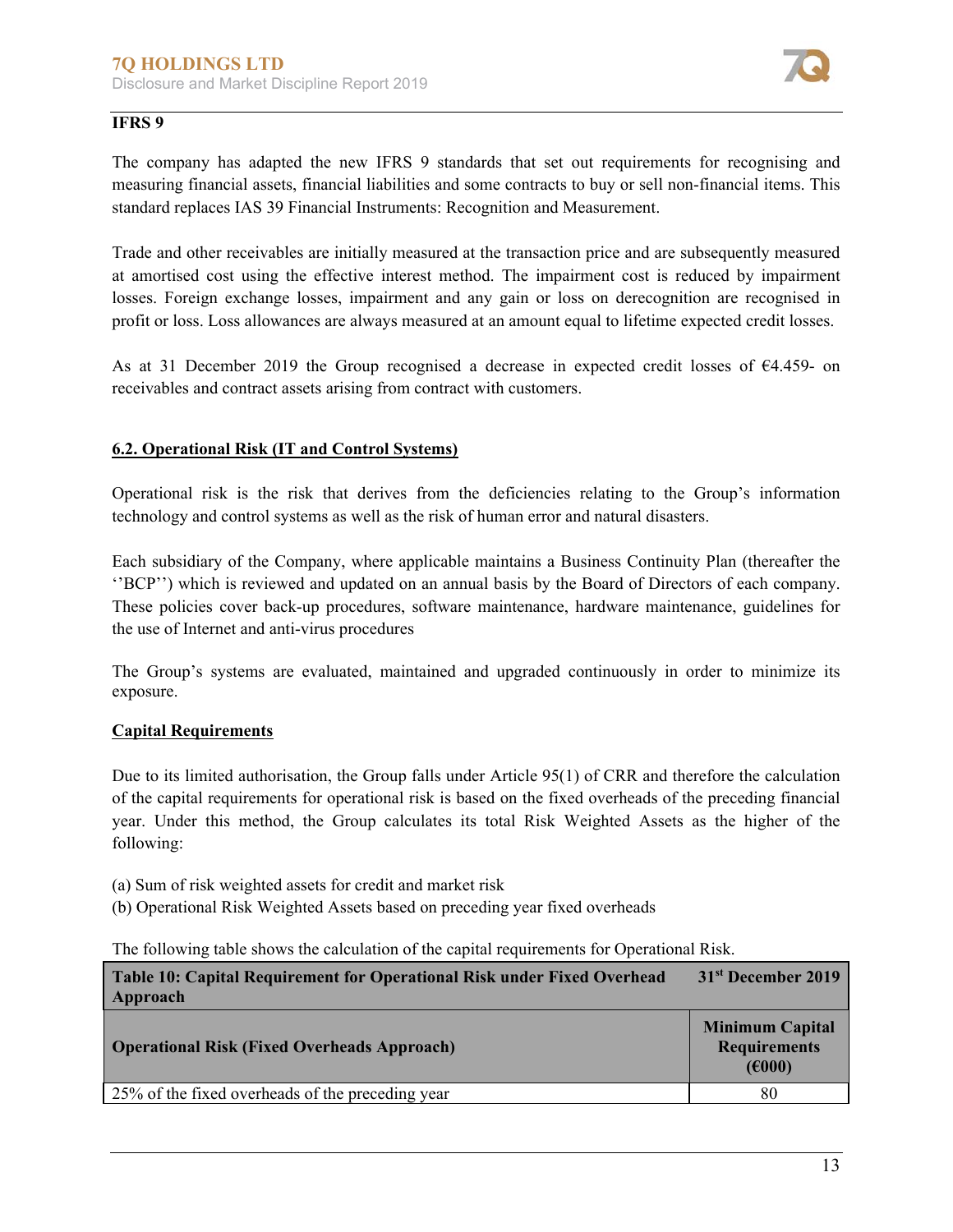

# **6.3. Market and Liquidity Risk**

#### **6.3.1. Market Risk**

Market Risk is defined as the risk of financial loss as a result of changes in interest rates, exchange rates, stock prices and commodity prices. The objective of market risk management is to manage and control market risk exposures within acceptable parameters, while optimizing the return on risk.

#### *Currency risk*

Currency risk results from adverse movements in the rate of exchange on transactions in foreign currencies. The Group is exposed to currency risk on transactions that are denominated in a currency other than the functional currency of the Group. The proportion of transactions that are denominated in a currency other than the Group's functional currency is not significant compared to the total volume of operations of the Group.

#### *Interest rate risk*

Interest rate risk is the Group's exposure to adverse movements in interest rates. It arises as a result of timing differences on the reprising of assets and liabilities.

At the balance sheet date, the interest rate profile of the Group's interest-bearing financial instruments was represented by the carrying amount of the Group's balances held in accounts with banks, and its bank overdraft. The Group, however, had no exposure to adverse movements in interest rates as the interest rates of these amounts have been set at fixed rates.

#### *Asset Price Risk*

Asset price risk is the Group's exposure to adverse movements in the assets held on its members Balance Sheets. The Group's Management is actively involved in the management of its portfolio and the Companies included therein.

#### **Capital Requirements**

The Group calculates its capital requirements on market risk on a regular basis. As at 31 December 2019, the Group had no capital requirements against market risk.

#### **6.3.2. Liquidity risk**

Liquidity risk is the risk that the Group will encounter difficulty in meeting the obligations associated with its financial liabilities that are settled by delivering cash or another financial asset. The Group's approach to managing liquidity is to ensure, as far as possible, that it will always have sufficient liquidity to meet its liabilities when due, under both normal and stressed conditions, without incurring unacceptable losses or risking damage to the Group's reputation.

Typically, the Group ensures that it has sufficient cash on demand to meet expected operational expenses through its overdraft facility, including the servicing of financial obligations. This excludes the potential impact of extreme circumstances that cannot reasonably be predicted, such as natural disasters.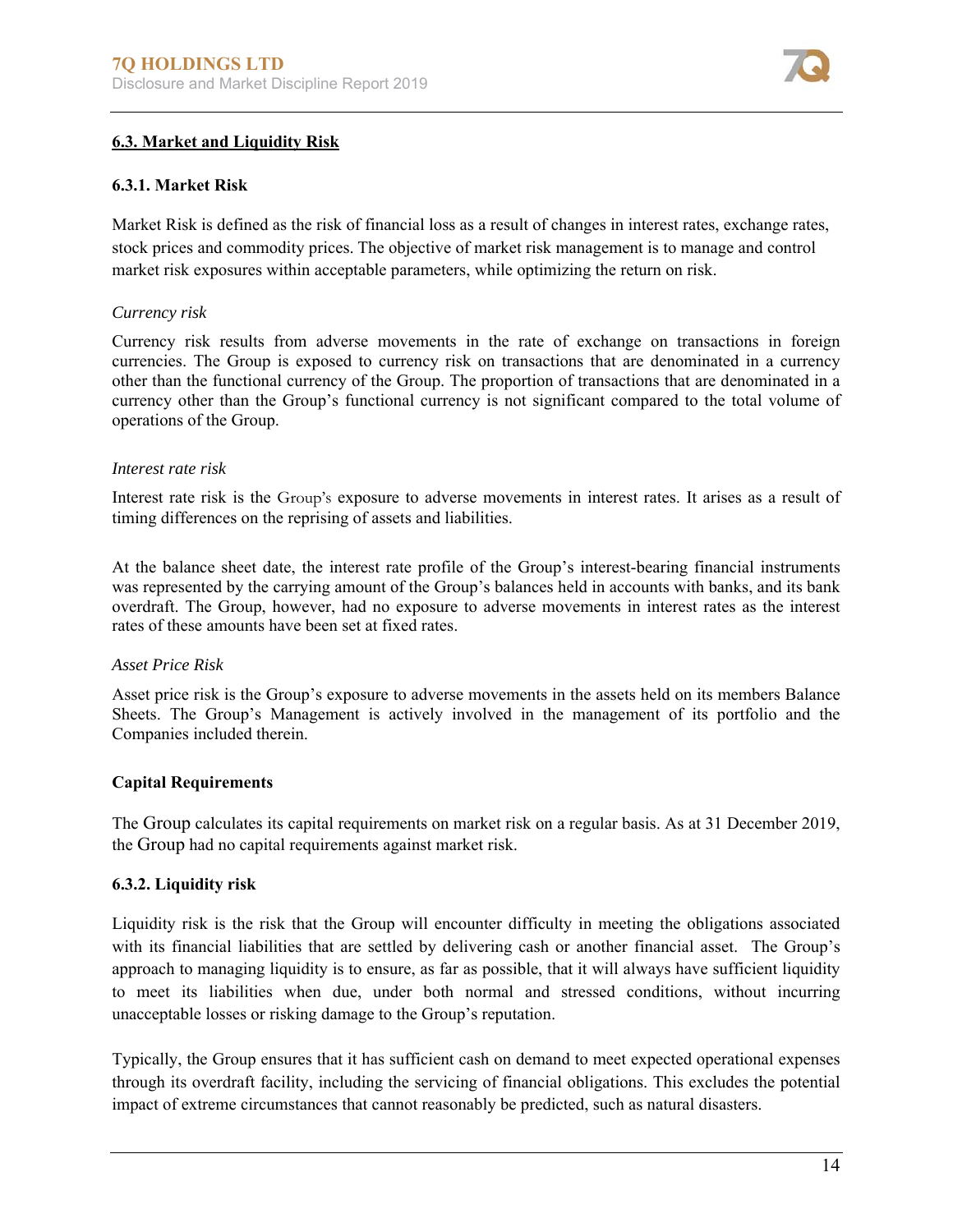

# **6.4. Other Risks**

#### **6.4.1. Reputational risk**

Reputational risk is the current or prospective risk to earnings and capital arising from an adverse perception of the image of the Group on the part of customers, counterparties, shareholders, investors or regulators. Reputation risk could be triggered by poor performance, the loss of one or more of the key directors in one of the companies within the Group, the loss of large clients, poor customer service fraud or theft, customer claims and legal action, regulatory fines.

The Company has transparent policies and procedures in place when dealing with possible customer complains in order to provide the best possible assistance and service under such circumstances, the possibility of having to deal with customer claims is very low as the Group's members have policies in place to provide high quality services to clients. In addition, the Board of Directors of each company within the Group is made up of high calibre professionals who are recognised in the industry for their integrity and ethos; this adds value to the Group. Furthermore, the Risk Management function of the Group is monitoring reputational risk closely.

#### **6.4.2. Business risk**

It includes the current or prospective risk to earnings and capital arising from changes in the business environment including the effects of deterioration in economic conditions. Research on economic and market forecasts are conducted with a view to minimise the Group's exposure to business risk. These are analysed and taken into consideration when implementing the strategy of each company within the Group.

# **6.4.3 Compliance and legal risk**

Compliance risk is the risk of financial loss, including fines and other penalties, which arises from noncompliance with laws and regulations of the EU and Cyprus. The risk is limited to a significant extent due to the supervision applied by the Compliance Officer of each company within the Group, as well as by the monitoring controls applied separately by each company within the Group.

# **6.4.4 Anti-Money Laundering risk**

The Group's Management continually assesses the applicable laws and regulations that it operates under and believes that it has adequate and effective systems in place to effect this. The Compliance Officer of each company within the Group provides regular reports on the effectiveness of these procedures to the relevant Board of Directors.

All procedures as per the pertinent section of the each company's Internal Manual are followed in order to minimize such risk.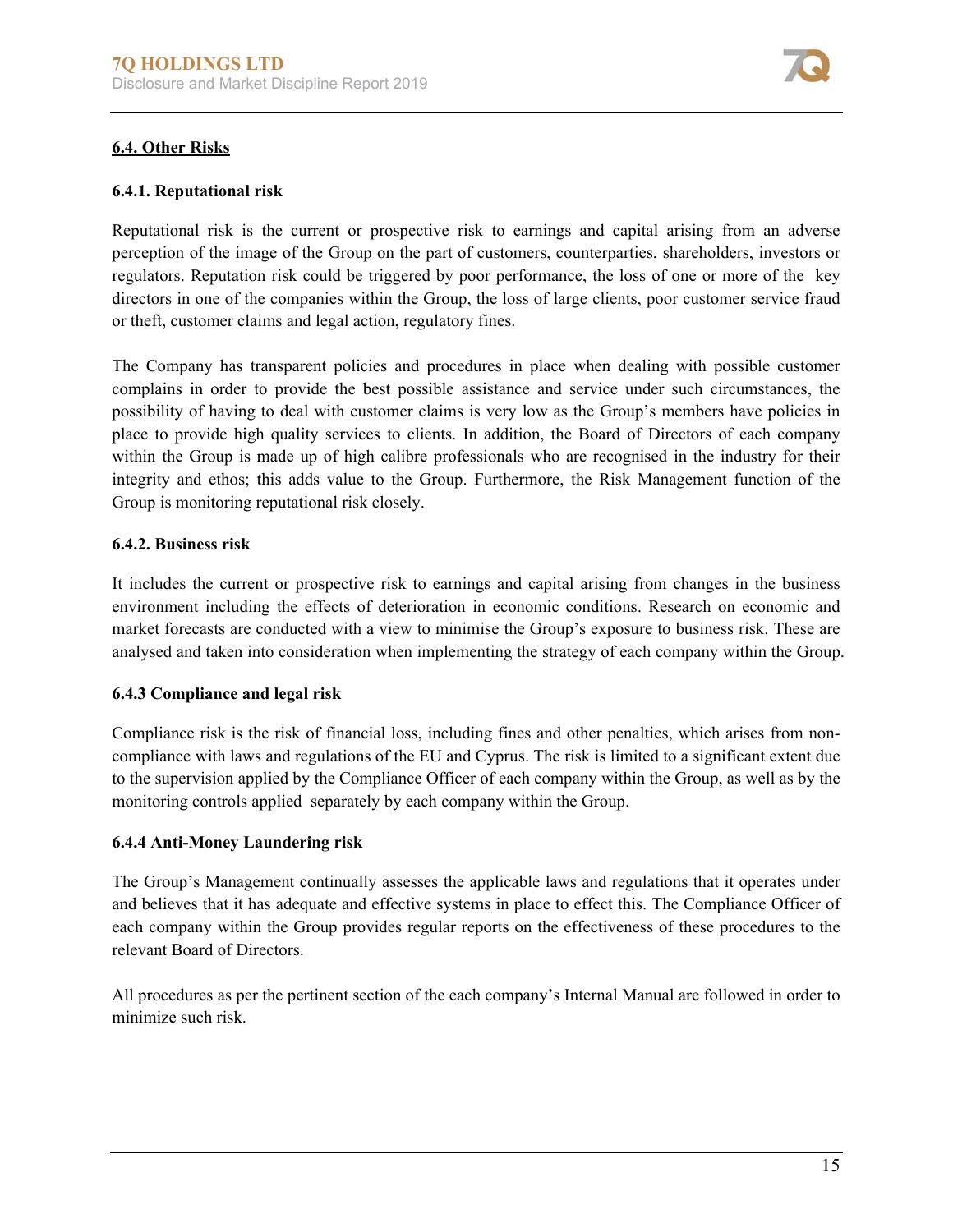

#### **6.4.5 Legal and Regulatory Risk**

The Group ensures that it understands local conduct of business rules and regulations which apply in the jurisdictions in which it operates. It also ensures that it understands laws and regulations relevant to the securities in which it trades (e.g. shareholding disclosure requirements and foreign ownership rules) and can advise accordingly.

# **6.4.6 GDPR Risk**

GDPR Risk relates to the risk of non‐compliance with the General Data Protection Plan which has come in force in May 2018. The risk has to be managed to ensure compliance from the operational perspective and ensuring that customer data is kept safe and secure. The Group has invested in security systems and has appointed a Data Protection Officer as required by the Regulation. Furthermore, the Group has a secure network in place to mitigate the effects of security breach and has assigned the setup and maintenance of its systems to an established IT solutions provider.

#### **6.4.7 Political Risk**

Political risk is the risk of financial, market or personnel losses because of political decisions or disruptions. The risk of loss of assets could arise because of the political or economic conditions of the country in which the assets of the Group and/or the Group's client funds have been placed through different local banks / financial institutions. Exposure to Political Risk stemming from operations in the Republic of Cyprus is significant although the Cypriot problem has been a standing issue for over 45 years. Management has factored it in its strategic planning and is closely monitoring changes in the political scenery.

#### **6.4.8 Outsourcing risk**

The Group ensures that careful due diligence on third party service providers is conducted before recommending them to clients. To the extent applicable, it will disclose the monitoring procedures in relation to its third party service providers upon request.

#### **6.4.9 Strategic risk**

Strategic risk is the risk of loss arising from adverse business decisions, improper implementation of decisions or lack of responsiveness to changes in the business environment. The Group's exposure to strategic risk is managed by the performance of a risk analysis of the Company's future strategic actions, such as the development of a new product or service and expansion to new market segments.

#### **6.4.10. Group Risk**

Group Risk could occur as adverse impact due to relationships (financial or non-financial) of the Company with other entities in the group. The company is reliant on certain services from other entities of the Group including the parent company and has significant holdings in the group companies.

Management ensures independence between entities to minimize impact of any regulatory or reputational events in other group operations. In the event of group structure change (i.e. new companies added to the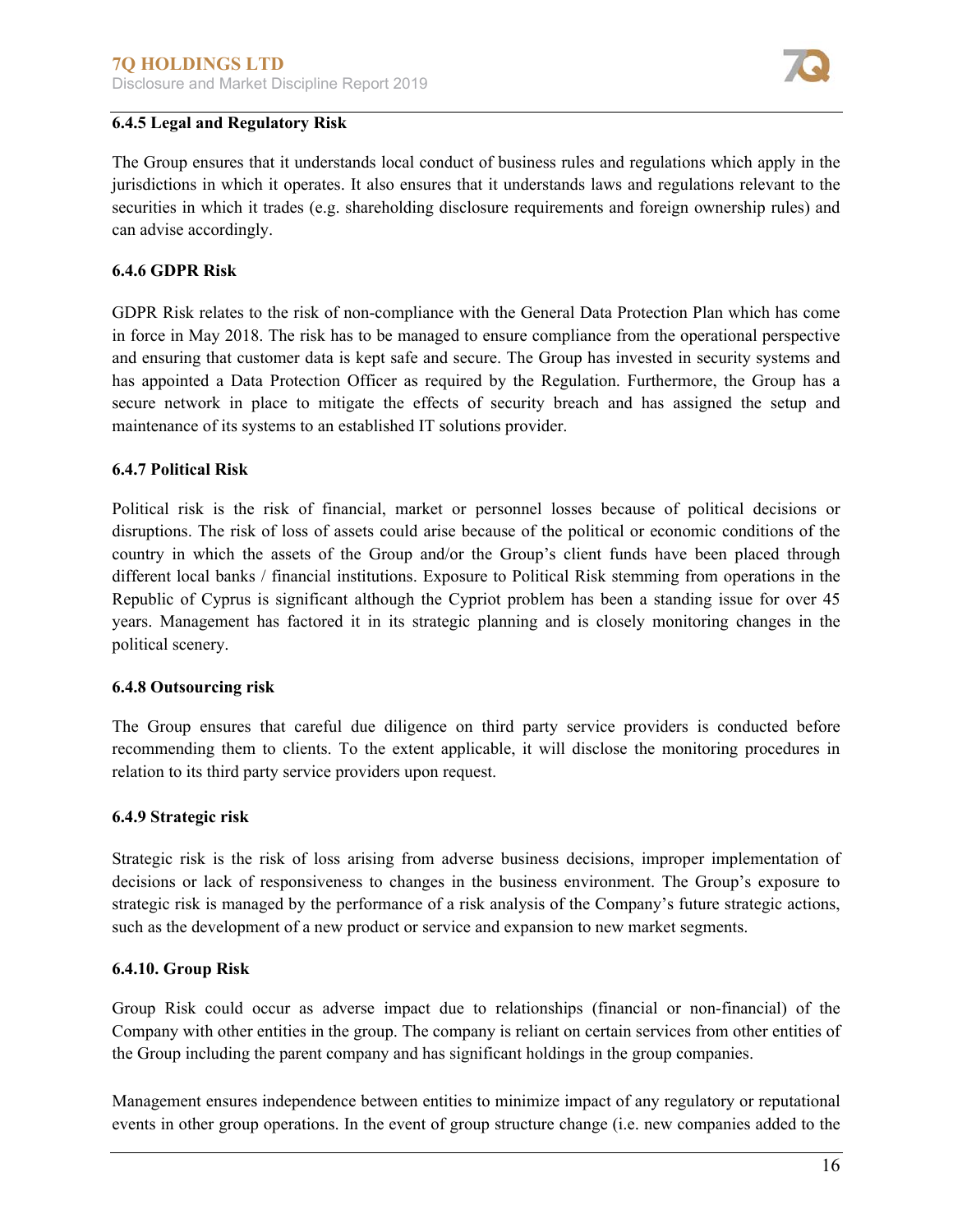

Group) the Board, the Risk Management and the Risk Manager consider and analyze the risks under such a structure in relation to regulatory, reputational, credit and operational risks.

# **7. REMUNERATION DISCLOSURES**

#### **Remuneration Policy**

The Group focuses on performance management and is committed to the retention and ongoing development of its staff.

The Remuneration Policy addresses both the fixed and variable component of remuneration, the governance around remuneration, the characteristics of performance measurement, determination of pay, etc. Changes in salaries and bonuses lie at the discretion of the Remuneration committee of each subsidiary company, whom have to approve and authorize them before they can be processed.

The table below presents the 2019 annual gross remuneration of the Management and other staff of the Group whose actions have a material impact on the risk profile of the Company.

| <b>Aggregate Remuneration</b>                             |                             |                        |                           |                        |
|-----------------------------------------------------------|-----------------------------|------------------------|---------------------------|------------------------|
|                                                           | As at 31st December 2019    |                        |                           |                        |
| <b>Personnel</b>                                          | No. of staff<br>during 2019 | <b>Fixed</b><br>(6000) | <b>Variable</b><br>(6000) | <b>Total</b><br>(6000) |
| (Including)<br>Management<br><b>Executive Directors</b> ) | 5                           | 234                    |                           | 234                    |
| Other Staff                                               | 3                           | 29                     |                           | 29                     |
| <b>Total</b>                                              | 8                           | 263                    |                           | 263                    |

It should be noted that non-executive directors in companies within the Group are remunerated based on the Diversity and Remuneration Policy for the Board of Directors.

The following table provides aggregate quantitative information on remuneration, broken down by business line:

| As at 31 December 2019     |                                 |  |  |
|----------------------------|---------------------------------|--|--|
| <b>Business Line</b>       | Aggregate remuneration $(6000)$ |  |  |
| <b>Executive Directors</b> | 131                             |  |  |
| <b>Other Functions</b>     | 132                             |  |  |
| <b>Total</b>               | 263                             |  |  |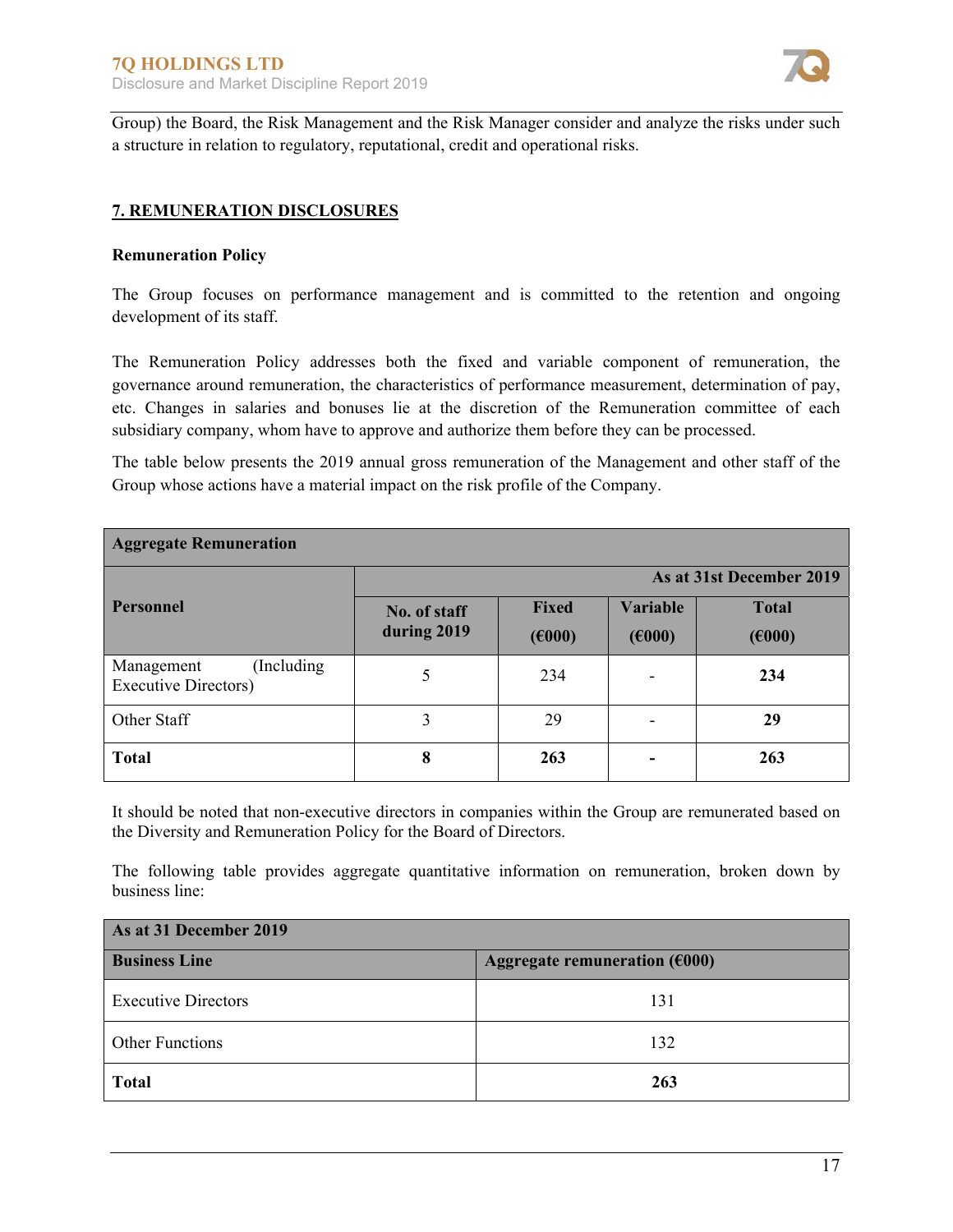

# **ANNEXES**

#### **Annex I - Transitional Own Funds Disclosure**

| As at 31 December 2019                                                                                                     | <b>Transitional</b><br><b>Definition</b> | <b>Full-Phased in</b><br><b>Definition</b> |
|----------------------------------------------------------------------------------------------------------------------------|------------------------------------------|--------------------------------------------|
|                                                                                                                            | $\epsilon$ '000                          | $\epsilon$ '000                            |
| <b>Common Equity Tier 1 capital: instruments and reserves</b>                                                              |                                          |                                            |
| Capital instruments and the related share premium accounts                                                                 | $\overline{2}$                           | $\overline{2}$                             |
| Retained earnings                                                                                                          | 1,025                                    | 1,025                                      |
| Accumulated other comprehensive income (and other reserves, to<br>include unrealised gains and losses under the applicable |                                          |                                            |
| accounting standards)                                                                                                      |                                          |                                            |
| Funds for general banking risk                                                                                             |                                          |                                            |
| <b>Common Equity Tier 1 (CET1) capital before regulatory</b>                                                               | 1,027                                    | 1,027                                      |
| adjustments                                                                                                                |                                          |                                            |
| <b>Common Equity Tier 1 (CET1) capital: regulatory</b>                                                                     |                                          |                                            |
| adjustments                                                                                                                |                                          |                                            |
| Intangible assets (net of related tax liability)                                                                           | (2)                                      | (2)                                        |
| (-) Additional deductions of CET1 Capital due to Article 3 CRR                                                             | (63)                                     | (63)                                       |
| Deferred tax assets that rely on future profitability excluding                                                            |                                          |                                            |
| those arising from temporary differences (net of related tax<br>liability)                                                 |                                          |                                            |
| <b>Total regulatory adjustments to Common Equity Tier 1</b>                                                                | (65)                                     | (65)                                       |
| (CET1)                                                                                                                     |                                          |                                            |
| <b>Common Equity Tier 1 (CET1) capital</b>                                                                                 | 962                                      | 962                                        |
| <b>Additional Tier 1 (AT1) capital</b>                                                                                     |                                          |                                            |
| Tier 1 capital $(T1 = CET1 + AT1)$                                                                                         | 962                                      | 962                                        |
| Tier 2 (T2) capital                                                                                                        |                                          |                                            |
| Total capital $(TC = T1 + T2)$                                                                                             | 962                                      | 962                                        |
| <b>Total risk weighted assets</b>                                                                                          | 962                                      | 962                                        |
| <b>Capital ratios and buffers</b>                                                                                          |                                          |                                            |
| Common Equity Tier 1                                                                                                       | 51,83%                                   | 51,83%                                     |
| Tier 1                                                                                                                     | 51,83%                                   | 51,83%                                     |
| Total capital                                                                                                              | 51,83%                                   | 51,83%                                     |

#### **Definitions:**

The Common Equity Tier 1 (CET1) ratio is the CET1 capital of the Company expressed as a percentage of the total Risk Weighted Assets for covering Pillar 1 risks.

The Tier 1 (T1) ratio is the T1 capital of the Company expressed as a percentage of the total Risk Weighted Assets for covering Pillar 1 risks.

The Total Capital ratio is the Own Funds of the Company expressed as a percentage of the total Risk Weighted Assets for covering Pillar 1 risks.